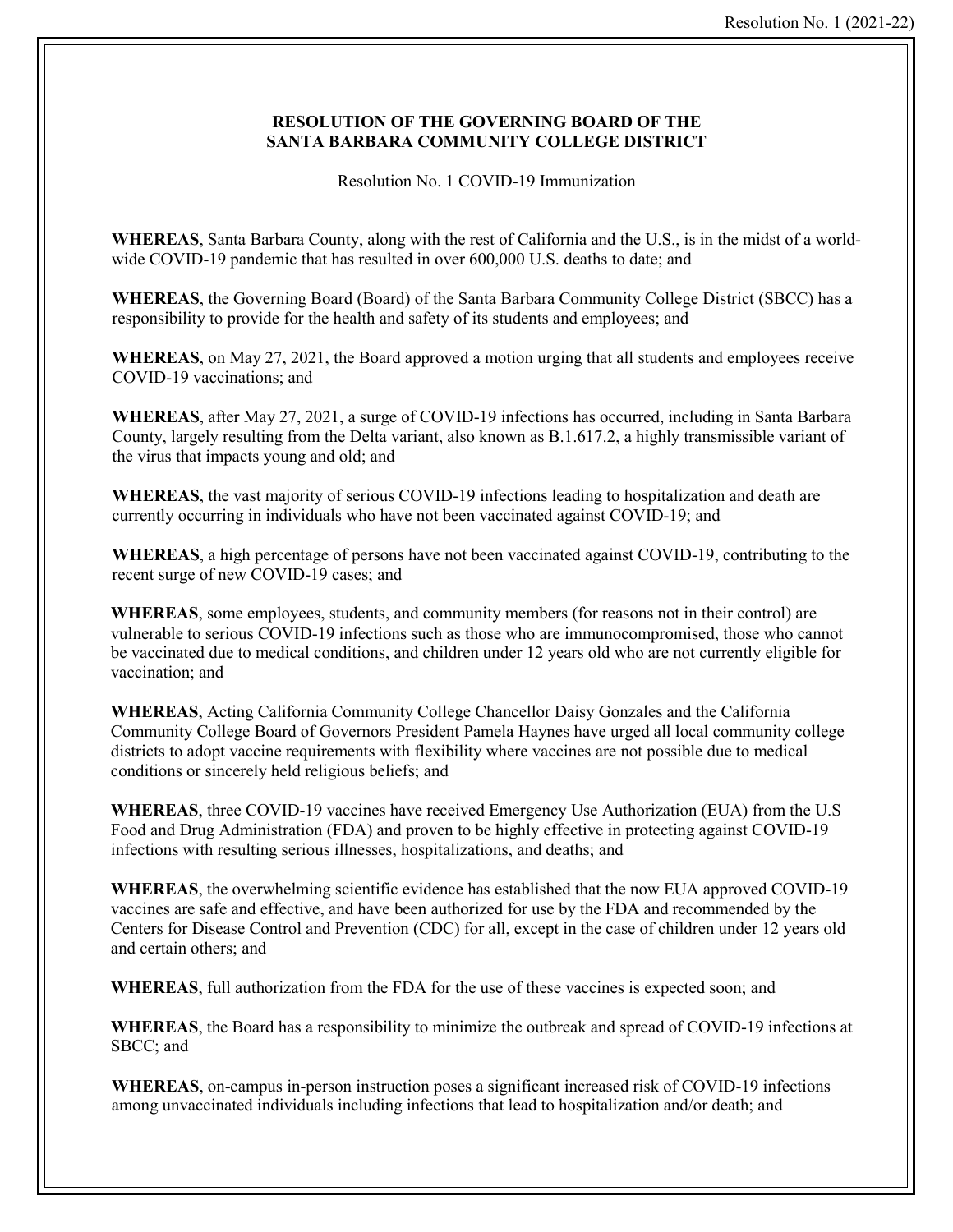**WHEREAS**, a significant majority of SBCC employees and SBCC employee organizations support the adoption of a vaccination requirement among all students and employees and the public on campus locations at the earliest possible time; and

**WHEREAS**, SBCC is offering a robust number of online classes for students who prefer that option; and

**WHEREAS**, COVID-19 vaccination requirements have been ruled to be legally permissible in recent cases.

**THEREFORE, BE IT RESOLVED**, that the Board of Trustees of the Santa Barbara Community College District finds and orders that:

- 1. There exists a health emergency that requires action to safeguard students and employees against risks of infection, illness, hospitalization, and death from COVID-19.
- 2. All students and employees and members of the public present in any campus building or SBCC teaching location will be required to be vaccinated against COVID-19 on or before October 1, 2021, or upon the announcement of at least one COVID-19 vaccine that has received final FDA approval, whichever comes earlier, or have an approved exemption. Members of the public include prospective students, visitors, lessees and students of lessees, but may exclude shortterm deliveries and other visits that present minimal risk as stated in 6 below.
- 3. On or before October 1, 2021, or upon issuance of final FDA approval for at least one COVID-19 vaccine, whichever comes earlier, all students and employees and members of the public must provide valid documentation of "full" COVID-19 vaccination (as defined by the U.S. Center for Disease Control) to SBCC as a condition of (a) entering an SBCC campus building, (b) attending an in-person SBCC class, or (c) using a service located off-campus or obtain an approved exemption based on medical, disability, or religious grounds, or a deferral based on pregnancy.
- 4. As of October 1, 2021, or upon issuance of final FDA approval for at least one COVID-19 vaccine, whichever comes earlier, students and employees, and members of the public who have not received the COVID-19 vaccine but have an approved exemption, as stated in 3 above, may be present on district property or participate in college activities only if they (a) wear N95 Masks at all times while on SBCC property or SBCC teaching locations; and (b) provide SBCC with negative test results each week for COVID-19.
- 5. SBCC administration is directed to promptly develop written procedures for the implementation of this Resolution, including implementation measures required between the date of this Resolution and on and after October 1, 2021, and take all actions necessary to implement and enforce these requirements and to make provision for medical and religious exemptions or deferrals.
- 6. All students, employees, and members of the public and others coming onto an SBCC property or teaching location shall also wear face coverings in indoor settings, except while eating or drinking, and adhere to social distancing in accordance with recommendations of the CDC.
- 7. The Board hereby delegates to the current Interim Superintendent/President and successors the authority to implement, enforce, and modify these requirements in accordance with their purpose, including based upon changing conditions, and to